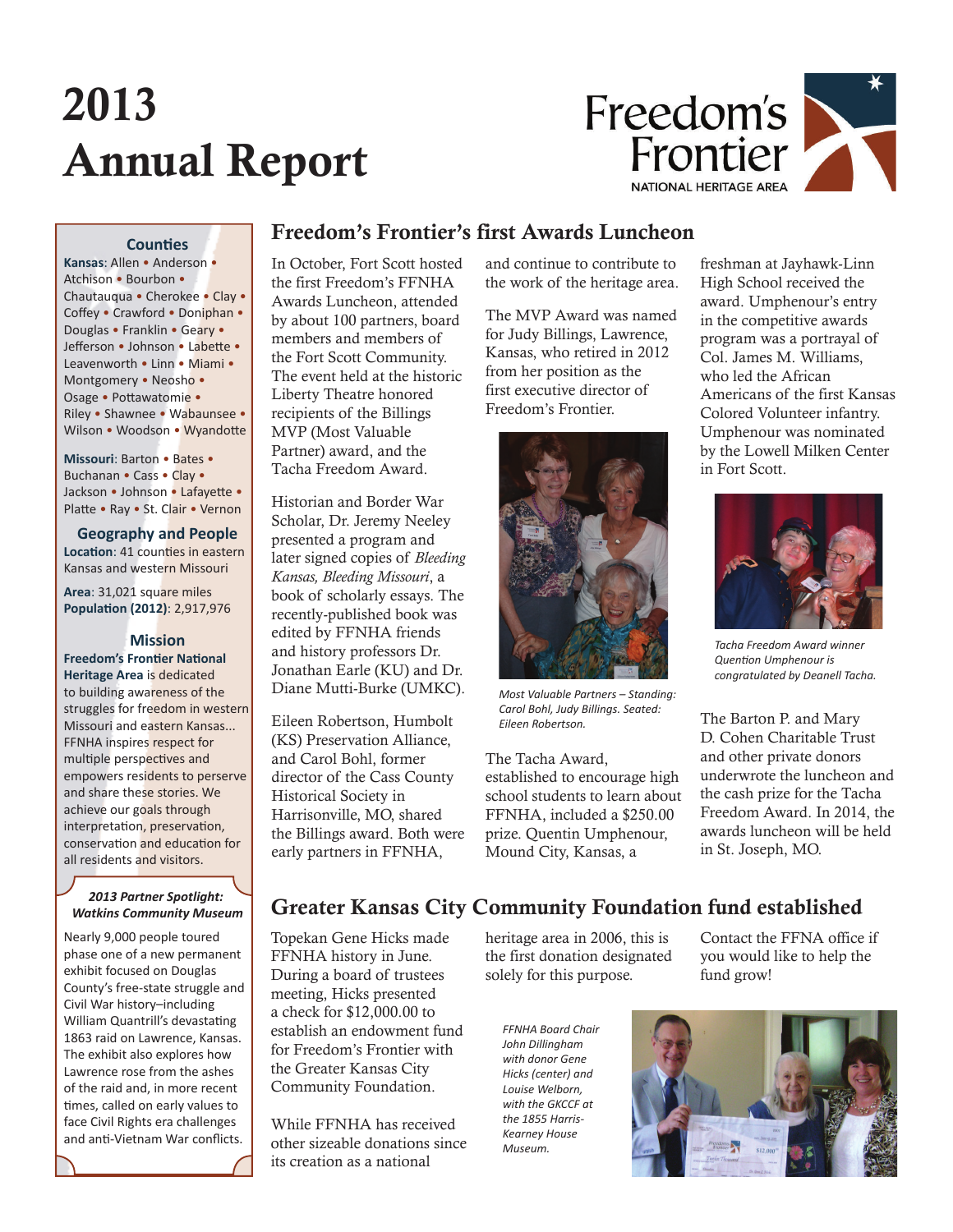## **Congressional Delegation Senators**

Roy Blunt, MO Claire McCaskill, MO Jerry Moran, KS Pat Roberts, KS

#### **Representatives**

Emanuel Cleaver, MO 5th District Sam Graves, MO 6th District Vicky Hartzler, MO 4th District Tim Huelskamp, KS 1st District Lynn Jenkins, KS 2nd District Mike Pompeo, KS 4th District Kevin Yoder, KS 3rd District

#### **2013 Board of Trustees**

Honorary Co-chairs: Governor Sam Brownback, KS • Governor Jay Nixon, MO

**Executive Committee** John Dillingham, Chair Kansas City MO • Deanell Tacha, Vice-Chair, Lawrence KS • Bill Tempel, Secretary, Lexington MO • Charles Jones, Treasurer, Lawrence KS

## **Executive Committee Members-At-Large** Charles Clark, Prairie Village KS

• Jody Ladd Craig, Leawood KS • Kala Stroup, Lawrence KS

Robert Arter, Fort Leavenworth KS • Connie Banwart, Fort Scott KS • Deborah Barker, Ottawa KS · Kay Barnes, Kansas City MO • Duane Benton, Kansas City MO • George Breidenthal, Kansas City KS • Joanne Collins, Kansas City MO • David Dunfield, Lawrence KS • Jan English, Prairie Village KS • Bob Ford, St. Joseph MO • Michael L. Gibson, Paola KS • Kent Glasscock, Manhattan KS • Grant Glenn, Topeka • Crosby Kemper III, Kansas City MO • Shelia Lampe, Iola KS • Gary Nevius, Overland Park KS • Don Scott, Kansas City MO • Luther Smith, Kansas City KS • Bill Wagnon, Topeka KS • Kevin Wood, Harrisonville MO

## *2013 Partner Spotlight: Franklin County Historical Society*

Big news this year was the \$772,000 donated for an endowment. Significant work was done on both the Dietich Cabin–log and mortar repairs– and the Old Depot–window improvements and paint for the trim and cornices.

## A taste of what kept us busy in 2013

Staff, trustees and friends in Freedom's Frontier National Heritage Area:

• Recruited members for a Signage Committee to oversee a Signage Comprehensive Master Plan.TranSystems was selected as the vendor to assist in creating the plan. TranSystems will help prioritize and set goals for implementation of wayfinding and interpretive signage over the next 10 years. The master plan will be completed in mid-2014.

• Partnered with Cass County Historical Society and Cass County Civil War Roundtable to produce a bi-state tour of Quantrill's Raid to commemorate the sesquicentennial. Originally conceived of as a one-day Missouri tour, it became a weekend-long experience to explore the raid in Missouri and Kansas, from multiple perspectives.

Extending the tour brought Cass County greater economic impact as more participants spent the night in Harrisonville hotels and motels. The project

ticket sales. Freedom's Frontier provided technical assistance for tour guides, tour support and stops on the Kansas side. Over seventy people participated in the tour and as a result, Freedom's Frontier developed a partnership with the University of Kansas's Osher Lifelong Learning program to provide technical assistance for a shortened tour and lunchtime discussion of Order Number 11 as an Osher Fall 2013 course. • Partnered with the Lawrence Convention & Visitors Bureau, Lawrence Public Library, Watkins Museum of History, and Lawrence Arts Center for a

was funded fully through

Twitter-based reenactment of Quantrill's Raid on Lawrence to commemorate the sesquicentennial. The hashtag #QR1863 trended



worldwide the day of the reenactment, with over one million Twitter users seeing or using the hashtag a total of five million times. The reenactment garnered national press and won a national and two state awards. The project was funded by Kansas Humanities Council and 1863 Commemorate Lawrence, with in-kind contributions from participating organizations and over twenty volunteers.

• Partnered with Brown v. Board of Education National Historic Site to secure a \$12,000 National Park Foundation, America's Best Ideas grant to produce summer daycamp for 200 Boys and Girls Club 4th-6th grade students in Topeka, Lawrence, and Greater Kansas City. Students explored the "Civil War to Civil Rights" theme and built connections to their nearest park service unit and local history sites. Over twenty Freedom's Frontier sites participated, including Harry S Truman National Historic Site.

*The Carnegie Building in Lawrence played host to #QR1863 on August 21, 2013, as Quantrill's*  **Raid was reenacted with Twitter as if the raid** *was happening in real time.* 

## What the heritage area was reading

*• Bleeding Kansas, Bleeding Missouri: The Long Civil War on the Border*, edited by Johnathan Earle and Diane Mutti Burke – In 2011, FFNHA, the Barton P. and Mary D. Cohen Charitable Trust, the Kansas City Public Library, and other public and private donors cosponsored a Border War Symposium at the Kansas City Public Library. Papers presented at the symposium are now a book.

*• The Big Divide: A Travel Guide to Historic and Civil War Sites in the Missouri-Kansas Border Region*, by Diane Eickhoff and Aaron Barnhart. The book includes eight itineraries for touring the heritage area, and the authors have made presentations at many partner sites.

*• Divided Loyalties – Civil War Soldiers Buried in Clay County, Missouri* – Clay County Archives and

Historical Library wrote and published this book to commemorate the 150th Anniversary of the Civil War. FFNHA promoted the project online.

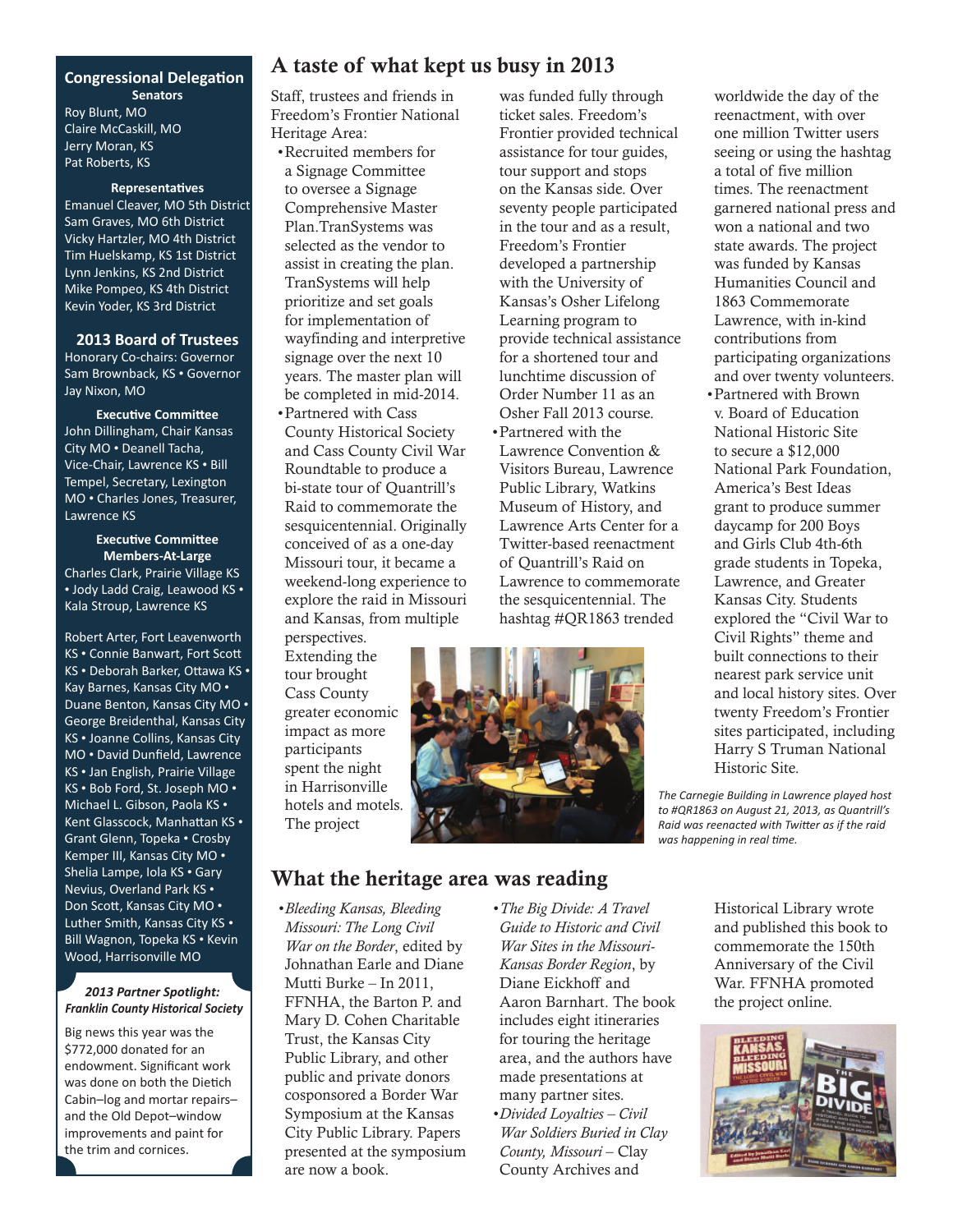# FFNHA Partners Interpretive Grant projects showcased

When reviewing applications for interpretive grant funding, the Grant Review Committe is serious about taking into consideration how the projects selected for funding will impact not only the applicant's site and community, but the greater heritage area.

As part of the Awards Luncheon in October, grant projects were showcased, giving the FFNHA partners an opportunity to:

- share a successful grant project
- learn how to book one of the traveling exhibits that resulted from grant projects

• network and plan new collaborative projects.

In 2013, \$44,050.00 in funding was awarded to partners for 12 Interpretive





Grants. Partners pledged an additional \$32,470.00 in leveraged funds, through cash, and in-kind **2013 Interpretive Grant Leveraged Funds** 

Grant Funds – \$45,050.00 Leveraged Funds – \$32,470.00

> *The Stern Visitations of War. Cass County's War Years, 1854-1865 – a project of the Cass County Public Library, Harrisonville Branch, and the Cass County Historical Society – has resulted in a traveling exhibit; a cross***border Interpretive Grant** *project about slaves brought from Missouri to Kansas as contraband; and a speaker presenta on at the Carnegie Building in Lawrence.*

donations. Interpretive Grant applications are accepted in February, May, August and November.

## FFNHA 2013 Expenditures and Income

In 2013, Freedom's Frontier National Heritage Area saw the development of an endowment, an increase in restricted grant funding and the development of more diversified revenue streams. In 2014, we intend to continue these trends in order to allow our friends more ways to invest in our shared stories and our partner organizations.

For many of our partners, a small investment goes a long way. Freedom's Frontier operates with the same mindset at our partners, working to stretch a small investment over 41 counties and putting that money to work to assist with preserving and interpreting our shared history.



## **Advisory Committee**

Alexis Woodall, Chair, Mahaffie Stagecoach Stop and Farm • Deborah Barker, Vice-Chair, Franklin County Historical Society and Old Depot Museum • Paul Bahnmaier, Lecompton Historical Society • Peggy Buhr, Bates County Museum • Cheryl Collins, Riley County Historical Society • Jody Ladd Craig, Mid America Regional Council • Bill Fischer, Fort Scott National Historic Site (nonvoting member) • Jack Landers, Johnson County (MO) Historical Society • Kathleen Quigley, Black Jack Battlefield and Nature Park • Eileen Robertson, Humboldt Historic Preservation Alliance • Alana Smith, Westport Historical Society

## **Guiding Principles**

- 1. We will be tolerant and respectful of diverse stories from multiple prospectives.
- 2. We will respect property rights.
- 3. We will focus on authentic and engaging experiences.
- 4. We will honor the region's peoples, past and present.
- 5. We will appreciate unique cultural and historic assets within the nationally important landscape.
- 6. We will invest in community engagement, education and empowerment.
- 7. We will sustain and grow a sense of place.
- 8. We will value and protect the natural environment.
- 9. We will consider future generations in everything we do.

#### *2013 Partner Spotlight: Trading Post Museum*

Trading Post Museum had many visitors in 2013, from across the U.S. and from other countries. The historical displays relating to Bleeding Kansas, the Civil War period, and Native American History were complimented. A group of Potawatomi from Indiana toured and was pleased to see information about St. Philippine Duchesne Memorial Park at Centerville, Kansas.